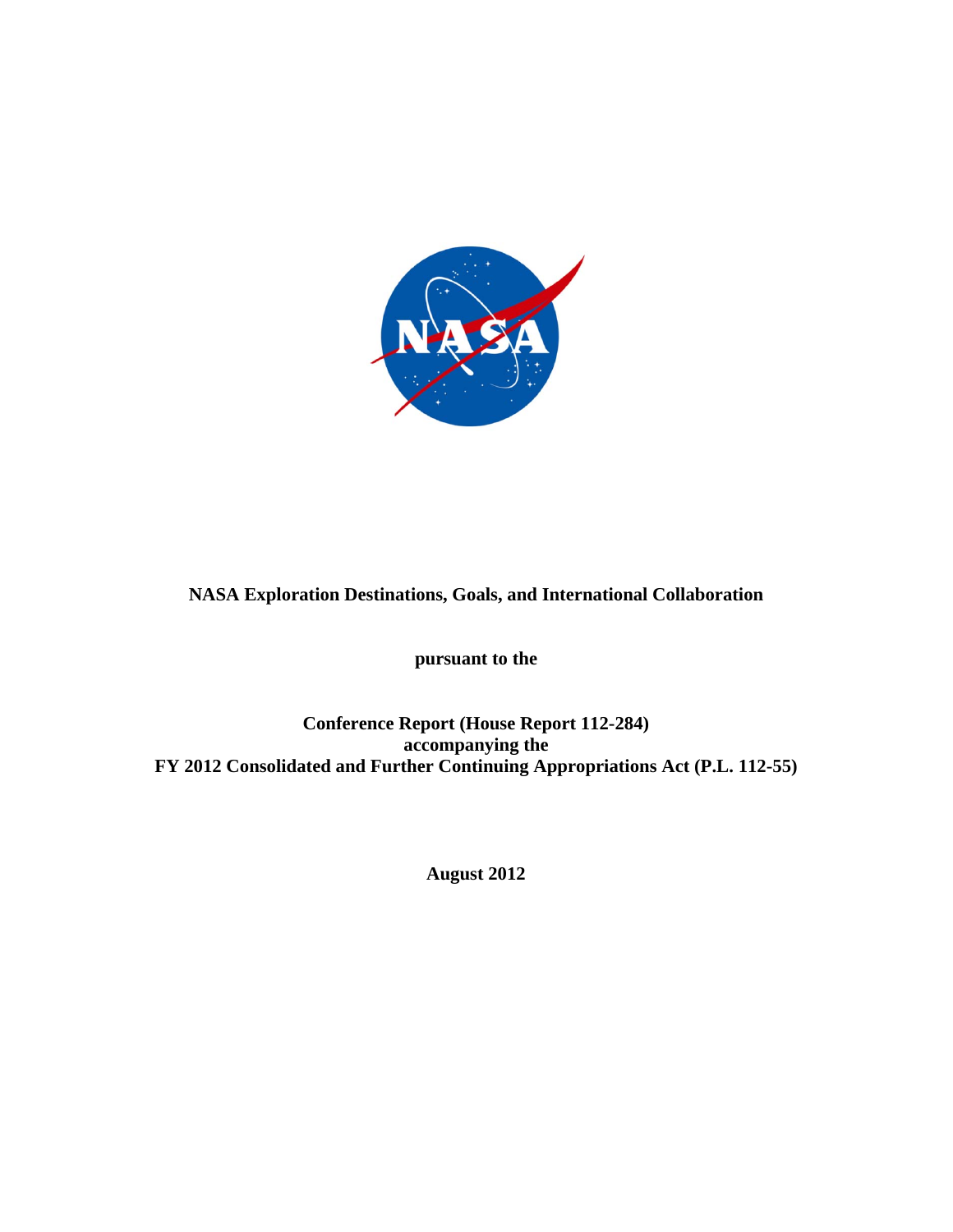#### **Introduction**

The Conference Report (House Report 112-284) accompanying H.R. 2112, the FY 2012 Consolidated and Further Continuing Appropriations Act, includes the following reporting requirement:

*"The conferees believe that NASA needs to better articulate a set of specific, scientifically meritorious exploration goals to focus its program and provide a common vision for future achievements. Consequently, the conferees direct NASA to develop and report to the Committees on Appropriations a set of science-based exploration goals; a target destination or destinations that will enable the achievement of those goals; a schedule for the proposed attainment of these goals; and a plan for any proposed collaboration with international partners. Proposed international collaboration should enhance NASA's exploration plans rather than replace capabilities NASA is developing with current funds. This report shall be submitted no later than 180 days after the enactment of this Act."* 

This report responds to this focused requirement, using the specific points of request as its outline:

- Science-Based Exploration Goals;
- Target Destinations Enabling Achievement of the Science-Based Exploration Goals;
- Schedule for Proposed Attainment of the Goals; and,
- Plan for Proposed Collaboration with International Partners.

#### **1. Science-Based Exploration Goals**

NASA is embarking on a bold endeavor to send explorers into the solar system, including a mission to an asteroid next decade. NASA undertakes space exploration for all the reasons cited in the Agency's organic statute, the National Aeronautics and Space Act, as amended, as well as to carry out the goals outlined in the NASA Authorization Act of 2010 (P.L. 111-267), and the National Space Policy of the United States of America of June 2010. Although by no means the only reason, prominent among these is the expansion of scientific knowledge—both that arising from space exploration and that needed to enable continued exploration.

Meritorious science-based exploration goals are derived from decadal surveys and topical reports of the National Academy of Sciences (NAS). Integrating across these reports, science-based exploration goals include:

A. *Search for signs of life (past or present)*: The search for evidence of past or present life elsewhere in the solar system, and the implications for the habitability of environments beyond Earth for human life, is a research priority with broad scientific and general interest. The presence of water, organics, and energy represent three concurrent indicators in the search for signs of life as we presently understand. The detection of water in a wide variety of solar system locations, including the Martian surface, the moons of the giant planets, Earth's Moon, asteroids, and comets -- has broadened our search for indications of life. The diversity of these locations and the known complexity of biotic and pre-biotic chemistry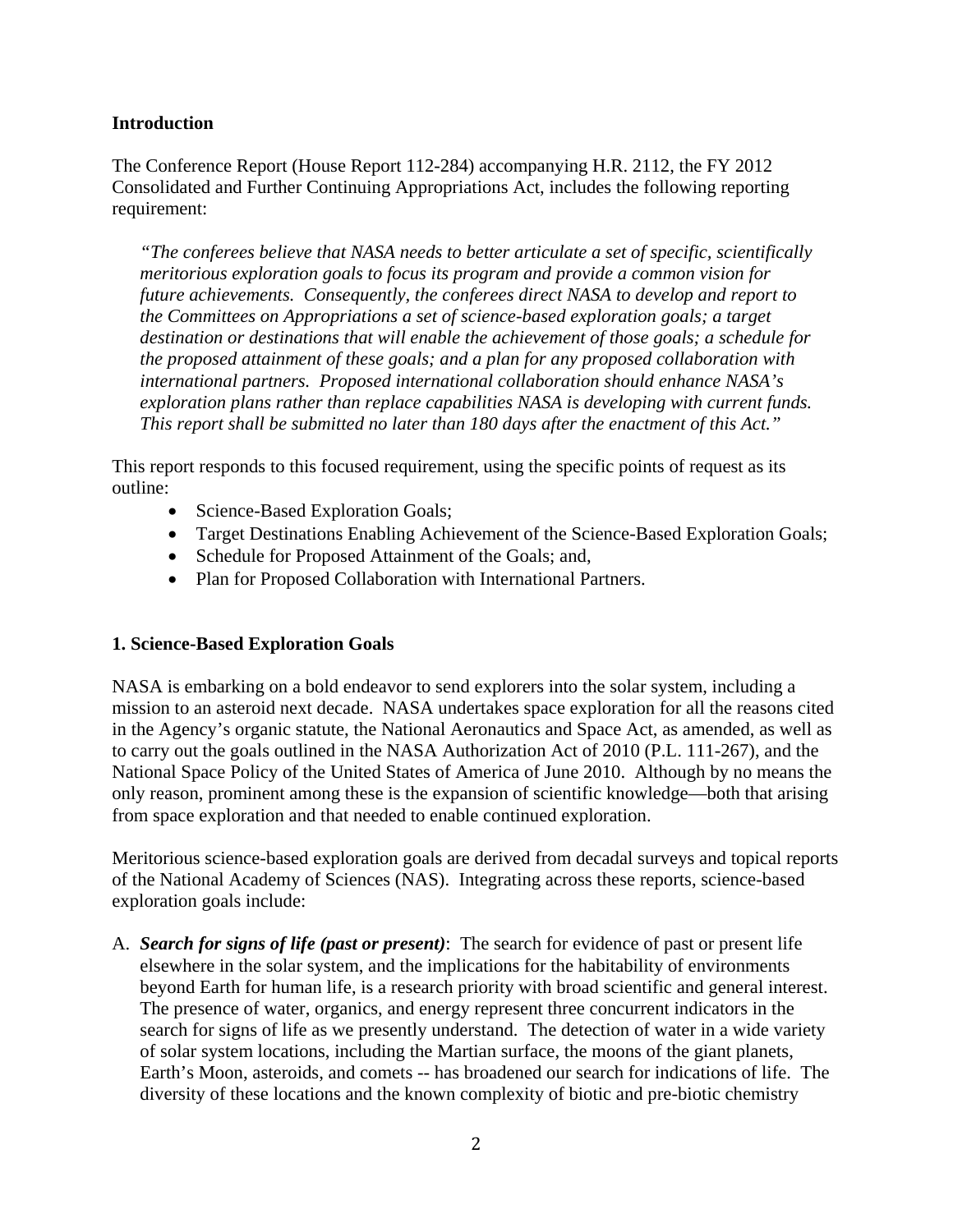means that advanced instrumentation is required, and that direct examination of samples, either returned to Earth or *in situ* by robots and humans, is needed to produce definitive results.

- B. *Understand the structure, origin and evolution of the solar system:* The history of the formation of galaxies, stars, planetary systems, and the diverse planetary bodies of our solar system is being uncovered by NASA and its partners. That which can be understood by telescopic examination and from visits by robotic missions is rapidly being revealed, with much more to come. The story of our own solar system will only become more fully known with detailed geologic study of the surface, subsurface, and interior of planetary bodies. For example, the early bombardment history of the inner solar system was initially revealed in the study of lunar samples returned from the Apollo missions.
- C. *Understand the future of our planet:* Comparative planetology—for example, understanding why Venus, Earth, and Mars all evolved in different directions and exhibit vastly different abundances of water and carbon —is key to understanding how the Earth might be expected to change over long time scales in the future. On both the near- and longterm time scales, characterizing and understanding the population, sizes, and orbit characteristics of near-Earth objects is essential to detecting and mitigating potential hazards to Earth.

The Nation pursues human spaceflight both to enhance scientific research and to accomplish broader national goals. For science, human presence in space provides unique abilities in realtime decision-making and complex reasoning to accelerate and amplify the return of selective scientific measurements and samples. The ability of human crews to operate autonomously at distant locations enables the maintenance and upgrading of emplaced equipment and systems. More broadly, human exploration of space is a visible symbol of future-oriented leadership on the international stage. Exploring societies are thriving societies, with which others look to peacefully engage. This was exemplified by the transformation over time from the competitive mode of Apollo. through the cooperative mode of the Apollo-Soyuz docking mission to the collaborative mode of the great international partnership of the International Space Station (ISS) program. Further, human space exploration advances the Nation's technology innovation goals. If the past is any indication, what we learn in overcoming the technological challenges of exploration beyond-low-Earth orbit will find myriad applications here on Earth. In addition, government-funded exploration helps to reduce risks to eventual non-governmental activity, as the Nation's early exploration of space paved the way for today's robust communications satellite industry. Finally, great human spaceflight endeavors inspire the human spirit in a manner that speaks in all languages, motivating and enriching science, technology, engineering and mathematics (STEM) education in classrooms around the world.

#### **2. Target Destinations Enabling Achievement of the Science-Based Exploration Goals**

Per the National Space Policy of the United States of America, NASA will continue the operation of the ISS, in cooperation with its international partners, likely to 2020 or beyond. The Policy further directs that NASA, by 2025, begin crewed missions beyond the Moon, including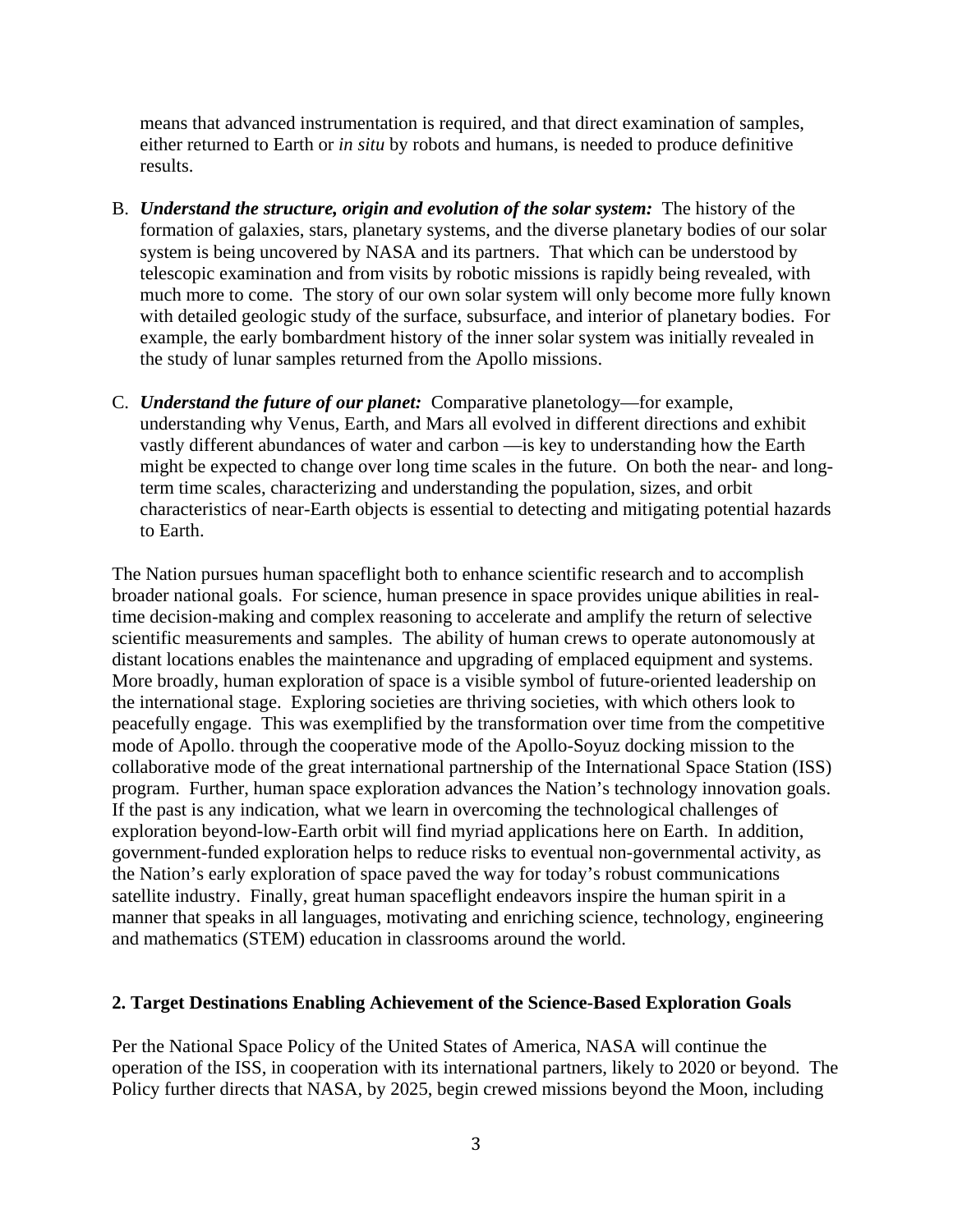sending humans to an asteroid, and by the mid-2030s, send humans to orbit Mars and return them safely to Earth.

The NASA Authorization Act of 2010 also provides direction on goals and destinations for human spaceflight stating that the follow-on transportation systems authorized in the Act form the foundation of initial capabilities for missions beyond-low-Earth orbit to a variety of lunar and Lagrangian orbital locations, and that these initial missions, along with the development of new technologies and in-space capabilities, can form the foundation for missions to other destinations. The Act also states that the extension of the human presence from low-Earth orbit to other regions of space beyond-low-Earth orbit will enable missions to the surface of the Moon and missions to deep space destinations such as near-Earth asteroids and Mars with the long-term objective for human exploration of space being the eventual international exploration of Mars.

Progress toward the science-based exploration goals is achieved in planetary science by means of a measured strategy that typically proceeds from remote observation to fly-by missions to orbiters to, where feasible, landers, rovers, and sample return missions. Each step provides successively more information about a planetary body at increasingly small scales, and each step is more difficult to implement than the one before. Each step informs the decision whether to proceed to the next step at a given time at that destination, or whether to take a next step at some alternate destination. Progress toward achieving goals of human spaceflight is similar in that the Agency advances capabilities that are evolvable in order to fit into a multi-destination exploration architecture. The President and Congress have jointly, and in a bipartisan manner, recognized that core transportation elements, key systems, and enabling technologies are fundamental investments required for beyond-low-Earth Orbit (LEO) human exploration that will provide the foundation for the next half-century of American leadership in space exploration. When capabilities are combined (e.g., launch system with habitation module and inspace propulsion capability), a mission system is formed with unique characteristics for advancing human presence into the solar system. To achieve specific mission objectives, capabilities will evolve and build upon one another to advance exploration, thereby sending humans to farther destinations and enabling more complex missions.

The following sections will show how this capabilities-driven approach will enable NASA to reach further and deeper into the solar system over the next 25 years. Capabilities will be developed on the ground and on the International Space Station, then through a crewed asteroid mission, ultimately leading to travel to Mars (both orbit and surface).

#### *A. International Space Station*

The ISS is the cornerstone of human exploration and operations that serves as a platform for the advancement of science and technology in preparation for human exploration beyond-low-Earth orbit, as well as a national laboratory for basic and applied science. The ISS is also an enabling testbed for NASA's evolving capabilities to take humans to increasingly farther destinations.

NASA and its international research partners in life and physical sciences are utilizing the ISS as a laboratory for research that will help future long-duration crews live and work most productively in space. The areas of special focus onboard ISS include biology, chemistry, and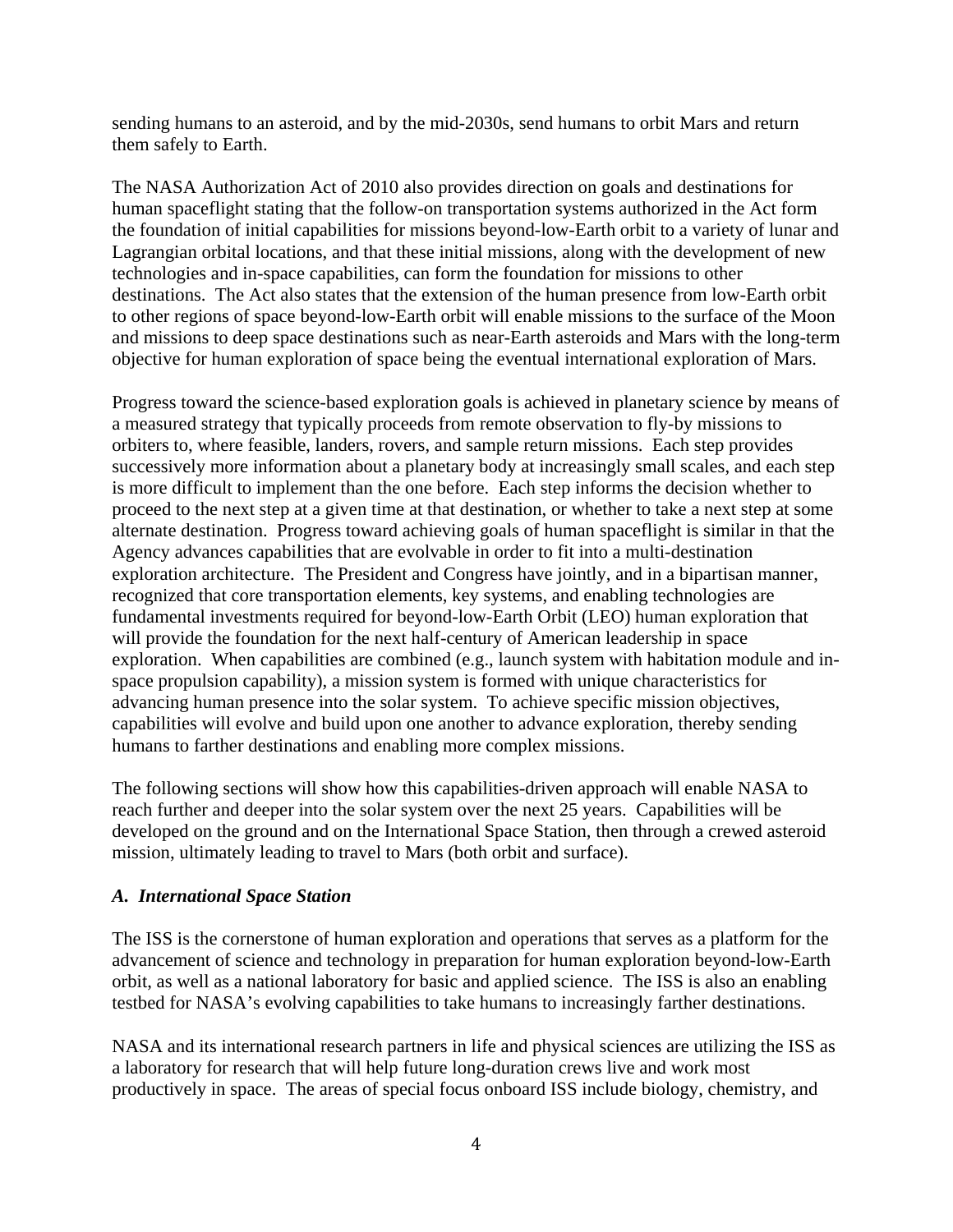physics in fractional gravity environments. The knowledge gained in these areas is enabling NASA to predict the characteristics of beyond-Earth ecosystems composed of humans, plants, and the microorganisms that accompany humans when we leave Earth. The ISS is also critical to the development of engineering knowledge that enables the design of effective fluid, thermal, and chemical process technologies for life support, power generation, and resource utilization, as well as the development of low-density and high performance materials.

NASA will rely on domestic commercial providers for ISS cargo resupply, as well as crew transportation and rescue services. A robust American transportation architecture is important to ensuring full utilization of this amazing research facility. Enabling commercial crew and cargo transportation systems in low-Earth orbit allows NASA to focus on developing its own systems for sending astronauts on missions of exploration beyond-low-Earth orbit and returning them safely to Earth.

## *B. Near-Earth Asteroids (NEAs)*

The new deep space exploration era will start with increasingly challenging test missions of NASA's core capabilities for human exploration beyond-low-Earth orbit -- an initial heavy lift Space Launch System (SLS) and the Orion Multi-Purpose Crew Vehicle (MPCV). NASA will ramp up its capabilities to reach -- and operate at -- a series of increasingly demanding destinations, while advancing technological capabilities with each step forward. System-level testing could reach the vicinity of Earth's Moon, and gravitational and centripetal force equilibrium "libration" points (called Lagrange points). NASA can employ testing and early operations opportunities to assess operational procedures and methodologies, such as interplanetary station keeping, maneuvers and rendezvous, needed for missions to accessible NEAs.

NEAs are important exploration destinations for unraveling the structure, origin and evolution of the solar system by means of its planetary accretion and collisional evolution. Moreover, such destinations may hold clues in the search for signs of life elsewhere in the solar system by means of pre-biotic chemical signatures. Many asteroids are primitive solar system bodies; that is, they exist largely unchanged from the earliest period of initial solar system formation. As the NAS Decadal Survey, "Visions and Voyages for Planetary Science in the Decade 2013-2022," noted, "These objects provide unique information on the solar system's origin and early history and help researchers to interpret observations of debris disks around other stars." Asteroids are also potential repositories of water and mineral resources that might be exploitable for future human deep space missions and other uses. The return of samples from scientifically compelling asteroids is expected to yield the most significant discoveries yet in the origin and evolution of the solar system.

The robotic Origins-Spectral Interpretation-Resource Identification-Security-Regolith Explorer (OSIRIS-REx) mission will be launched in the 2016 timeframe to collect and return to Earth a sample from the NEA designated 1999 RQ36. This primitive object, a "B-type" asteroid, is a rare subgroup of the dark, carbonaceous "C-type" asteroids that are considered "primitive," having undergone little change from their time of formation. OSIRIS-REx will teach us much about the distribution of organic materials in the solar system, about early solar system history,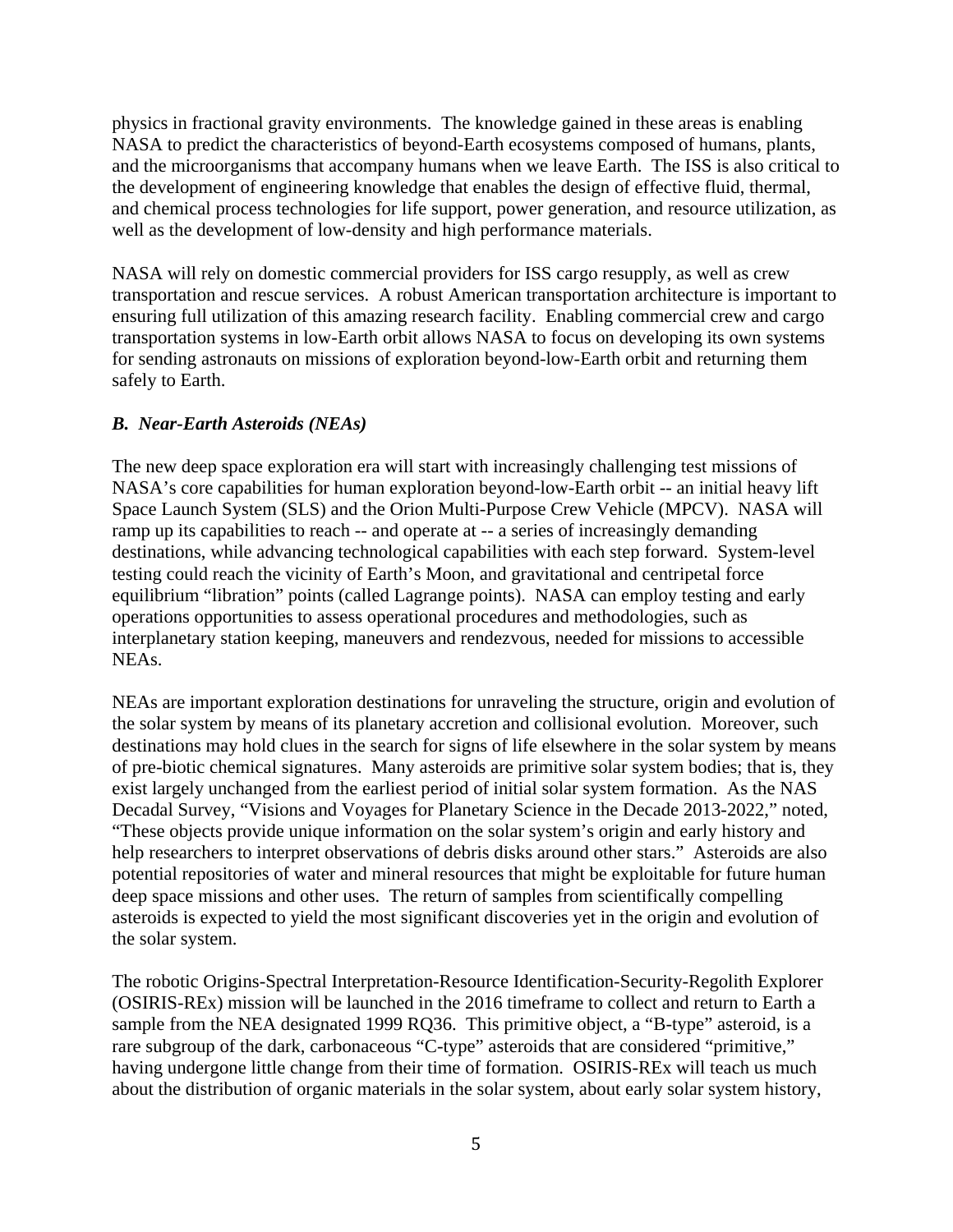and about the detailed nature of near-Earth objects. Robotic rendezvous and proximity operations at and around this NEA will help us develop the capabilities necessary to safely and effectively conduct such operations around NEAs during targeted human expeditions in the midto late-2020s.

Missions to accessible NEA destinations will drive the development of long-duration human exploration capabilities and develop further human spaceflight operational experience along the way to Mars and other destinations. NASA's human exploration and planetary science experts are working together to understand and identify possible target NEAs that meet the size, composition, orbital parameter certainties and the necessary human spaceflight architecture capabilities required. Recent analysis has shown that asteroids are much more challenging destinations for human spaceflight than previously believed. Continued study will illuminate the costs, benefits, and risks involved. The OSIRIS-REx mission will serve as a robotic pathfinder for the future human exploration of NEAs, providing significant insight into required capabilities and potential risks as well as most relevant science goals.

## *C. Mars*

The 2009 Augustine Commission said "Mars is the ultimate destination for human exploration of the inner solar system. It is the planet most similar to Earth, and the one on which permanent extension of human civilization, aided by significant in-situ resources, is most feasible. Its planetary history is close enough to that of the Earth to be of enormous scientific value, and the exploration of Mars could be significantly enhanced by direct participation of human explorers." The NAS Planetary Decadal Survey states, "Mars has a unique place in solar system exploration: it holds the keys to compelling planetary science questions, and it is accessible enough to allow rapid, systematic exploration to address and answer those questions."

NASA has made tremendous progress in the study of Mars over the past decade, having successfully pursued the overarching scientific strategy of "follow the water" as a means of understanding its past habitability. Today we have evidence of potentially extensive nearsurface water ice across nearly 30 percent of the planet, and the suggestion that briny liquid water may "erupt" as surface flows from cliff-sides in some local settings during warmer seasons. These findings point to a Mars in which the role of water remains important today, even as scientists now suspect that early Mars was far warmer and wetter, with clear signs of lakes and shallow seas. With these successes, the focus is now shifting to the more challenging "search for signs of past life" and assessing whether there could be localized environments on Mars suitable for life in the more recent past or even the present.

The current Mars Exploration Program has three new robotic missions that will contribute to these science-based exploration goals. On August 5, 2012, NASA's Mars Science Laboratory (MSL) mission landed a sophisticated, large (one-ton), mobile laboratory, called *Curiosity*, to investigate the past potential of Mars to support microbial life. *Curiosity's* robotic laboratory carries the most advanced payload of scientific instruments ever employed on Mars' surface, and will analyze dozens of samples scooped from the soil and cored from rocks as it explores with greater range than any previous Mars rover at a site (Gale crater) where preservation of biosignatures is a possibility.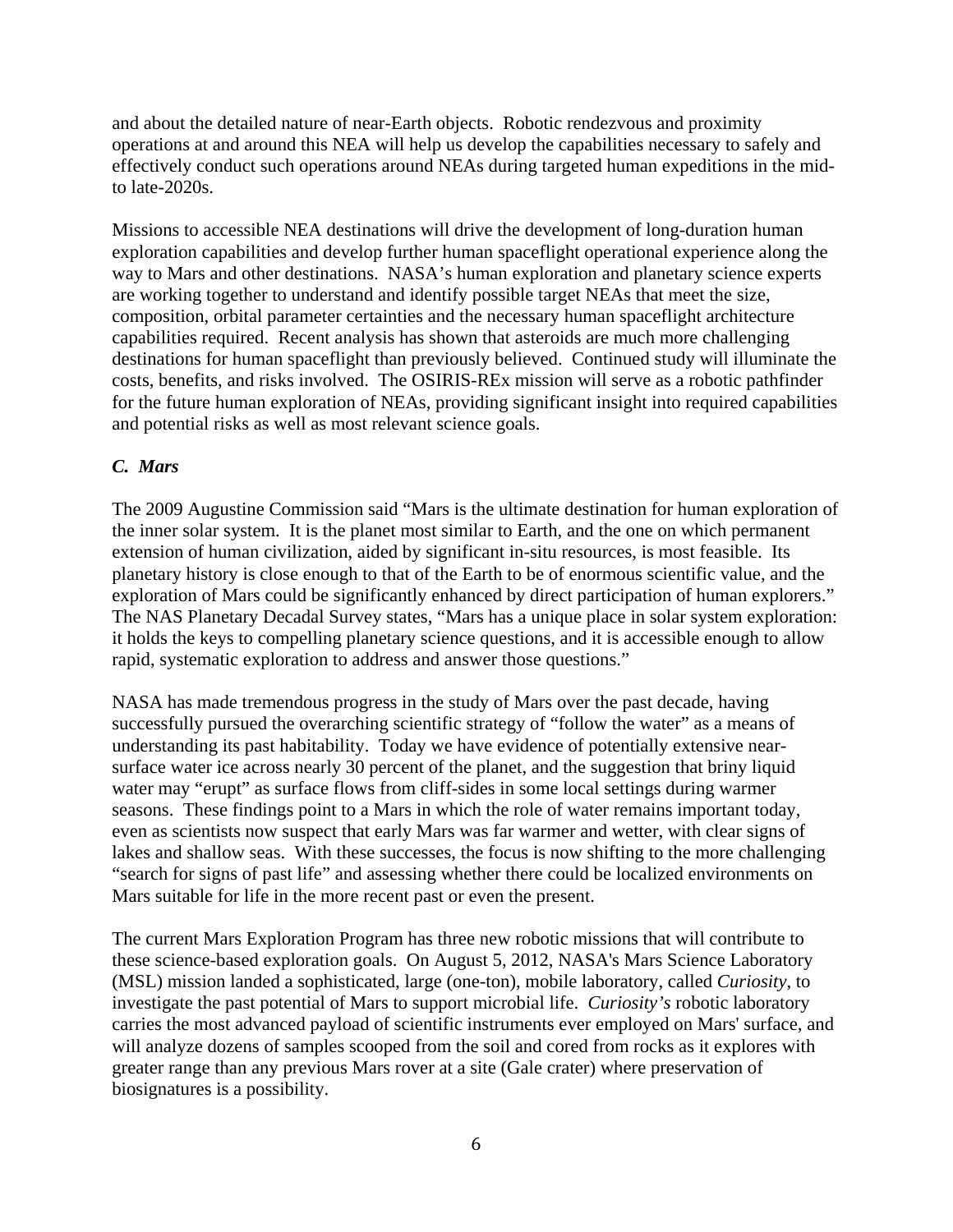The Mars Atmosphere and Volatile Evolution Mission (MAVEN), set to launch in late 2013, will explore the planet's upper atmosphere, ionosphere and interactions with the Sun and solar wind. Scientists will use MAVEN data to determine the role that the loss of volatile compounds—such as carbon dioxide, nitrogen dioxide, and water—from the Mars atmosphere to space has played through time, giving insight into the history of Mars' atmosphere and climate, liquid water (and its inventory), and ultimately planetary habitability. On August 20, 2012, NASA announced the selection of InSight as the next mission in the Discovery program. Planned for launch in 2016, InSight will place instruments on the Martian surface to investigate whether the core of Mars is solid or liquid like Earth's and why Mars' crust is not divided into tectonic plates that drift like Earth's. Detailed knowledge of the interior of Mars in comparison to Earth will help scientists understand better how terrestrial planets form and evolve.

For missions beyond these, the Administrator has directed that the Associate Administrator for the Science lead Mars program reformulation activities working with the Associate Administrator for the Human Exploration and Operations, the NASA Chief Technologist, and the NASA Chief Scientist. A Mars Program Planning Group (MPPG) has been established to develop a framework for a program-level architecture for the robotic exploration of Mars that is consistent with the President's challenge of sending humans to Mars in the 2030s, and which remains responsive to the primary scientific goals of the 2011 NAS Decadal Survey for planetary science. The MPPG will report its results to NASA management in August 2012, and NASA will use its report in setting a course for Mars exploration starting as early as the 2018 launch opportunity.

Although Mars will by no means mark the final destination in humanity's expansion into the solar system, NASA's ultimate destination for human exploration in the next half century is Mars. The exploration of Mars has the potential to address a broad range of the most important questions in planetary science. Exploration options include Mars orbit; possibly its moons, Phobos and Deimos; and eventually landing on the surface of Mars. Human presence in Mars exploration could offer near-real time decision-making to optimize integrated sample and data collection for scientific discovery. Consistent with this national policy and the President's challenge, NASA is examining -- through a coordinated strategy of human exploration, science, and advanced technology -- options for sustained exploration of the Mars system, including potential sample return missions to compelling surface sites where preservation of biosignatures is a possibility. NASA aims to enable the critical steps necessary to implement a scientifically well-informed and affordable program of Mars exploration.

Exploration at these destinations will also contribute to future scientific understanding pertaining to the third goal, to understand the future of our planet. Comparative planetology is key to understanding how the Earth might be expected to change over long time scales in the future. With every mission NASA has successfully sent to Mars and Venus, we have learned about the climatological and geological characteristics of these bodies, and how they may have evolved. Data acquired during entry of landers/rovers and by remote observation of orbiters, provides a wealth of information that shapes models of these planetary atmospheres and surfaces. These models inform our understanding of their evolution, and provide clues to our own planet's environmental trajectory. Moreover, the combination of these data and associated models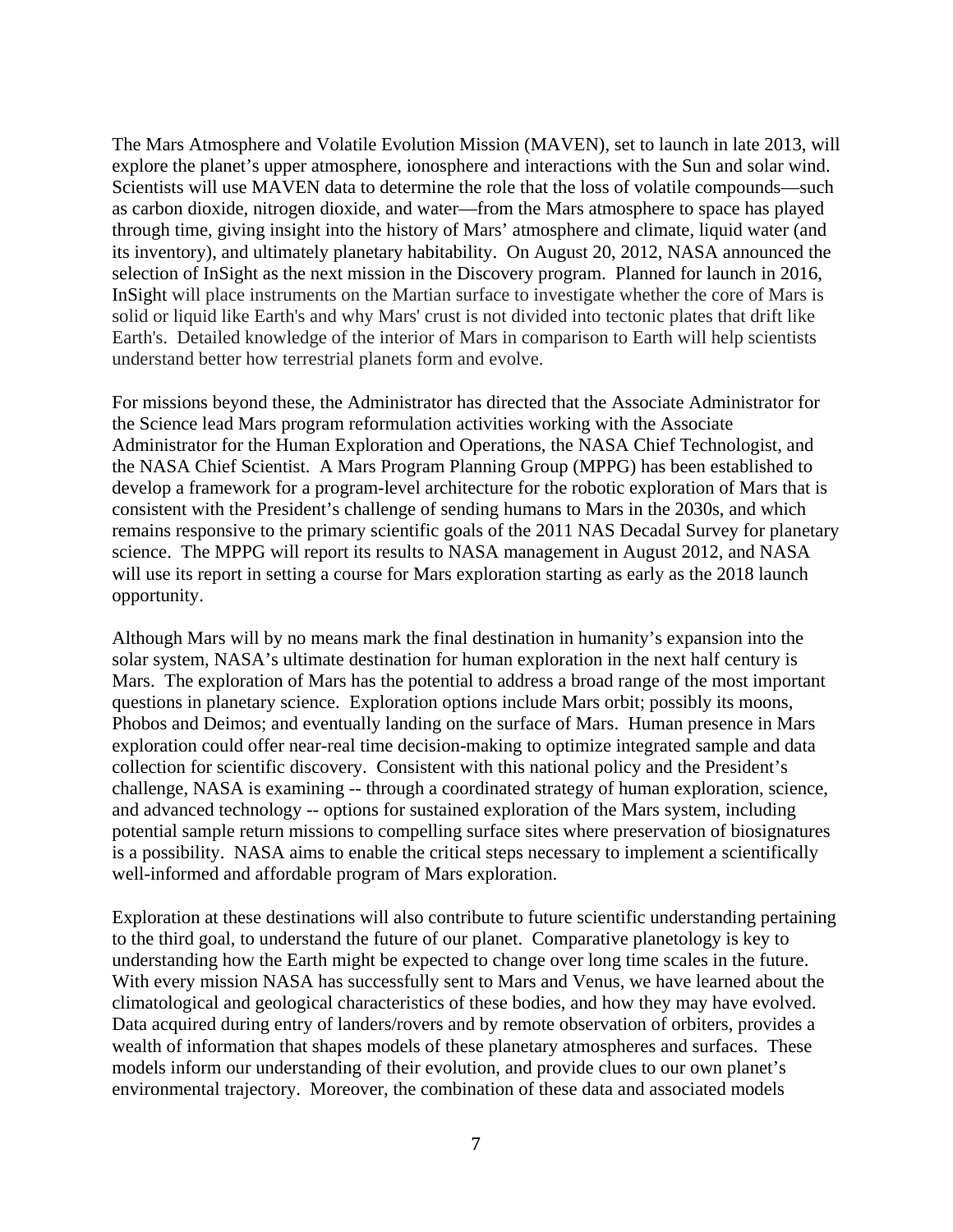provides extreme test cases of our basic understanding of atmospheric and planetary geophysics, which, in turn, may provide valuable insights into models of the Earth system. Progress at Mars has been remarkable and more is anticipated with the MSL and MAVEN missions. As we attempt to understand our own planet's environmental and climate trajectory, fully understanding the divergent states of evolution of Venus, Earth, and Mars may be influential.

## **3. Schedule for Proposed Attainment of Goals**

NASA is planning for the operation of the ISS through at least 2020, and research and technology development on ISS will provide critical data complementary to robotic missions and the human exploration systems tests to enable further exploration.

NASA's FY 2013 budget request supports the following plans:

- MAVEN launch to Mars in 2013:
- In 2014, NASA plans to conduct Exploration Flight Test-1 (EFT-1), an uncrewed highenergy-atmospheric entry flight test of an early variant of the Orion MPCV. This will significantly inform critical design elements by operating the integrated spacecraft hardware and software in flight environments that cannot be duplicated by ground testing; this test will influence key design decisions, and validate innovative new approaches to space systems development and operations cost reduction;
- The OSIRIS-REx robotic near Earth asteroid mission launch in 2016. OSIRIS-REx is planned to arrive at 1999 RQ36 in 2019 and return carefully selected samples from this primitive object to Earth in 2023, after conducting detailed close-range reconnaissance;
- The InSight mission to investigate the nature of the interior structure and evolution of Mars is planned for launch in 2016;
- NASA's plans also include an uncrewed SLS and MPCV test flight in 2017 and a crewed test mission with the SLS and MPCV by 2021. These test flights may also provide early operations experience in the cis-lunar vicinity;
- A new interlinked sequence of robotic missions to Mars addressing both science and human exploration goals will begin with a first launch as early as 2018; and,
- The Space Life and Physical Sciences Research and Applications (SLPSRA) Division within the Human Exploration and Operations Mission Directorate is expanding hardware capabilities for ISS research utilization. Research topics include fundamental biological processes, physical systems for life support and propulsion, as well as biomedical countermeasures for problems associated with spaceflight radiation, bone and muscle deterioration, and visual impairment/intracranial pressure.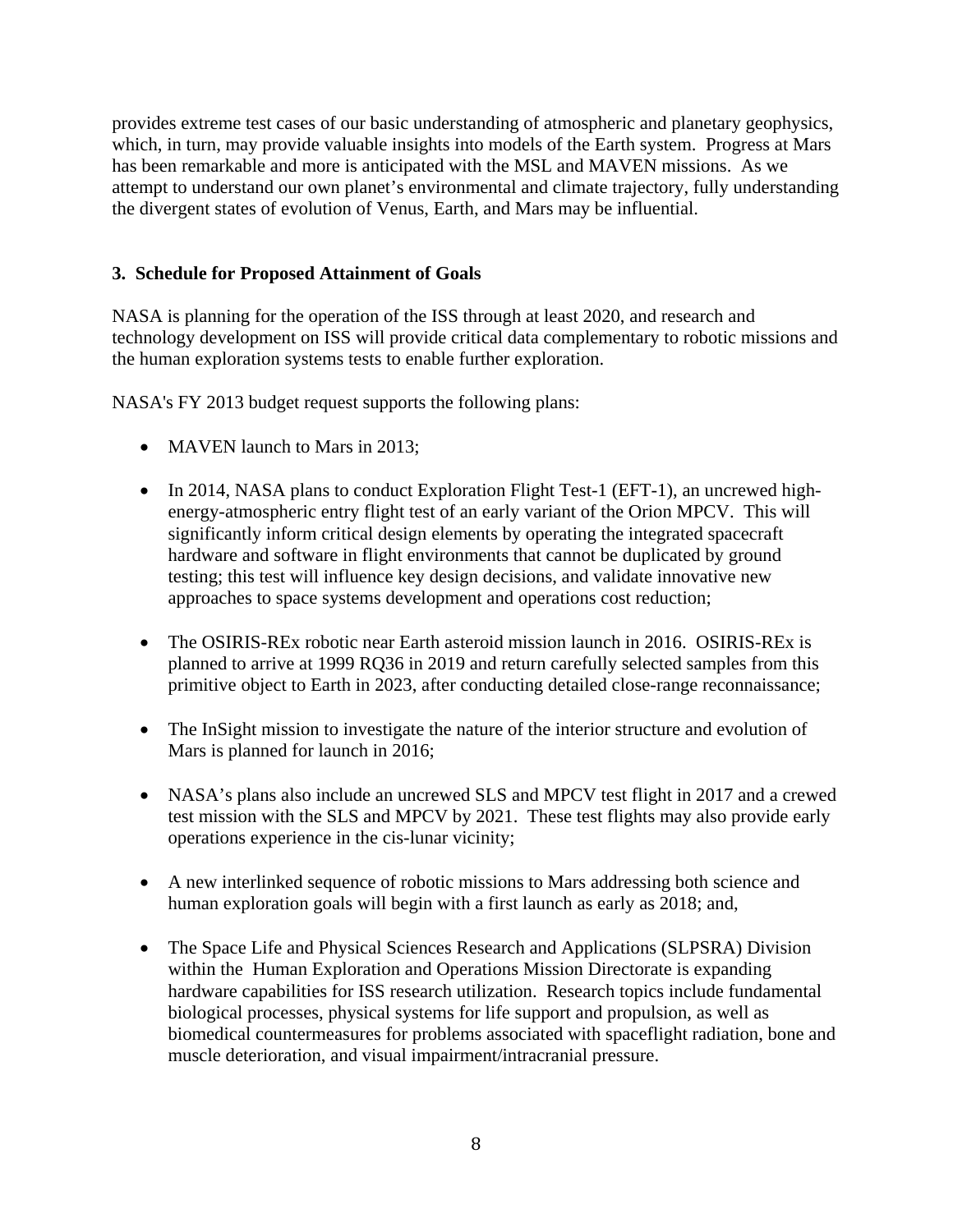Building upon the initial human exploration capabilities, NASA is planning for crewed visits to an accessible NEA in the mid-2020s and eventually to the Mars system in the mid-2030s. The specifics of these destinations will continue to be informed by ongoing observations of the Martian landscape and by what we learn in the next few years through surveys and identification of candidate asteroid targets.

#### **4. Plan for Proposed Collaboration with International Partners**

NASA is leading a collaborative international effort to chart the course of future human space exploration. The Agency believes there is significant potential for international involvement in many of the aforementioned exploration areas, based on our ongoing strong relationships in science missions and human spaceflight developed during the ISS Program. The Agency looks forward to the prospect of building on our rich history of collaboration by leveraging existing partnerships as well as forging new relationships with non-traditional partners. As such, NASA is dedicated to working with other agencies, industry, and international partners to achieve national goals in human and robotic exploration, as well as in research and technology development that will ensure robust capabilities in the future.

International collaboration is generally established on a bilateral (agency to agency) basis. However, NASA and its international partners recognize that the strategic-level dialogue necessary for aligning our respective exploration goals is best done on a multilateral basis. Thus, NASA has played a leadership role in the establishment and direction of several important multilateral forums.

Within the context of the ISS Program, the ISS partners are focusing on fully utilizing the ISS platform for advancing key technologies, as well as in-space operations experience, and are now engaged collaboratively in defining the future elements needed to advance human exploration to the next stage. The ISS can play a key role in exploration demonstrating both hardware and operations, and as example of multilateral program management needed for future exploration activities. The ISS Heads of Agency reviewed the ISS program's progress at their last meeting, March 1, 2012, and will continue to ensure the ISS is maximized for future exploration goals.

In 2007, NASA, with 13 space agencies, established the International Space Exploration Coordination Group (ISECG) for purposes of coordinating participating agency's space exploration plans. The ISECG has demonstrated itself to be an effective forum for discussion of exploration topics, beyond science goals and objectives, with a broader set of agencies than those represented in the ISS partnership. The ISS partner agencies participate in the ISECG work and can contribute real-world examples of effective operations, planning and management concepts for exploration plans.

NASA also coordinates with other nations' space agencies on robotic Mars exploration via the International Mars Exploration Working Group (IMEWG). IMEWG is an *ad hoc* consortium of Mars-faring space agencies formed in the early 1990s to foster communication and coordination of robotic missions to Mars, and it provides an excellent forum to facilitate continued partnership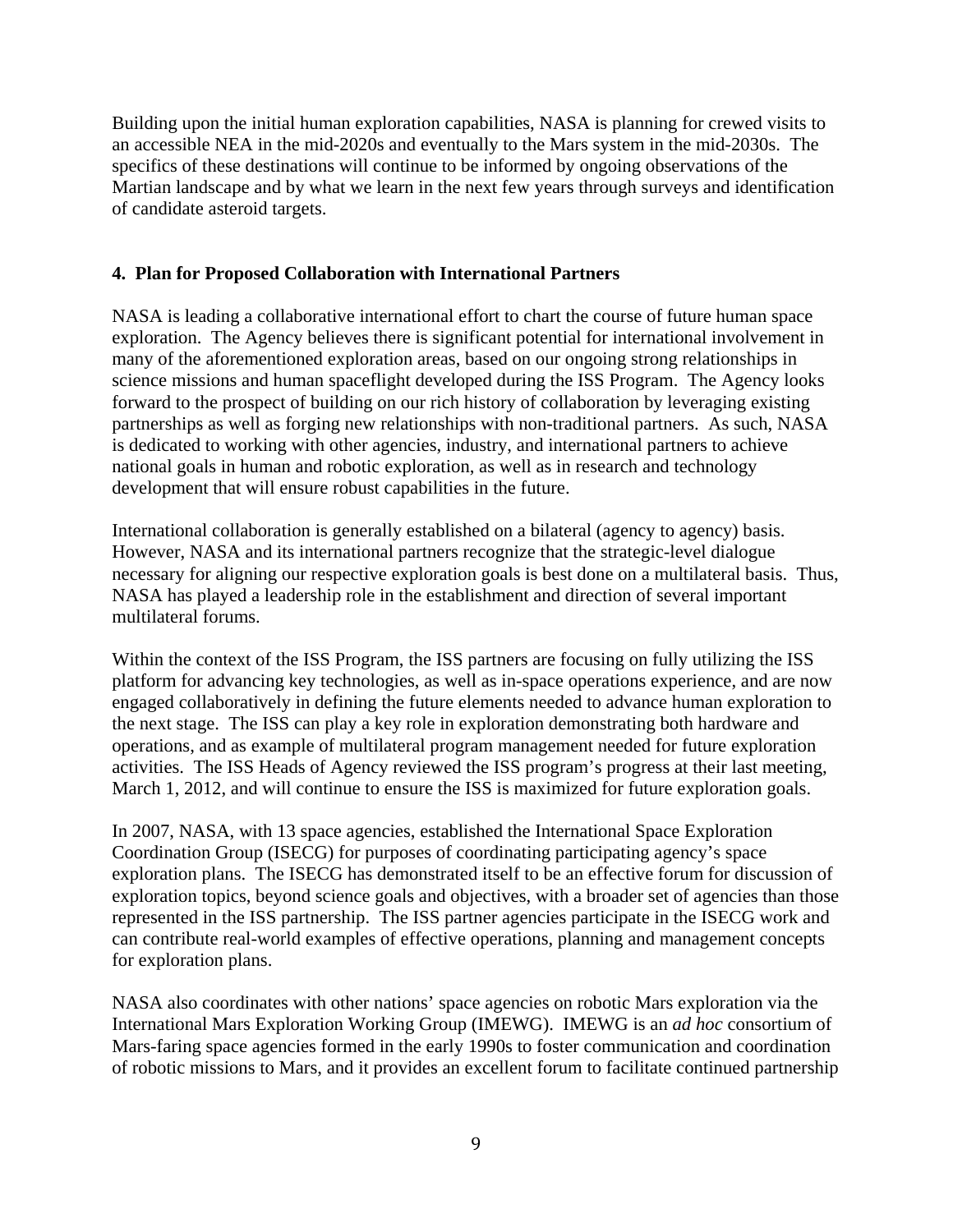development. NASA will be discussing its reformulated Mars Exploration Program in this forum after the current internal planning effort is complete.

## **Conclusion**

NASA is executing a bold plan of exploration and scientific discovery that will address key questions about our planet and the universe beyond; develop U.S. technical capabilities to send both robotic and crewed spacecraft on deep-space missions of exploration; enhance and maintain U.S. leadership in space, while continuing the Agency's tradition of collaboration with international partners; and inspire the next generation to pursue careers in the STEM fields. NASA will open up the space frontier, and bring back knowledge and experience that will shape our future endeavors.

Specifically, major science-based exploration goals include:

- Searching for signs of life (past or present);
- Understanding the structure, origin and evolution of the universe and of our solar system; and,
- Understanding the future of our planet.

NASA's human spaceflight program also serves broader national goals in strengthening U.S leadership and international collaboration, in technology development, and in education. Capability in human spaceflight is a great symbol of national prestige and leadership, and is a means through which the United States can cooperate and lead in the international arena.

As we develop the capabilities to send out human explorers, key early steps include:

- Robotic missions to conduct preliminary science, scout out possible destinations, and prepare for human exploration;
- Use of the ISS to develop the scientific, technological, and operational skills we will need for long-duration exploration missions; and,
- Human training and technology demonstration missions beyond Earth orbit.

The capabilities we are developing will open a broad range of exciting destinations for human exploration in the solar system. NASA's methodical approach to expanding the human presence into the solar system includes sending humans to an asteroid in the next decade and meeting the President's challenge of sending humans to Mars in the mid 2030s, when the orbital conditions will be most favorable.

As capabilities grow, we will eventually be able to send humans to Mars. Mars is the planet most similar to Earth, and the one on which permanent extension of human civilization, aided by significant in-situ resources, is most feasible. The exploration of Mars has the potential to address a broad range of the most important questions in planetary science.

NASA has a world-class team of civil servants, contractors, and partners that work together to accomplish this ambitious plan and ensure U.S. leadership in space as part of a global effort to